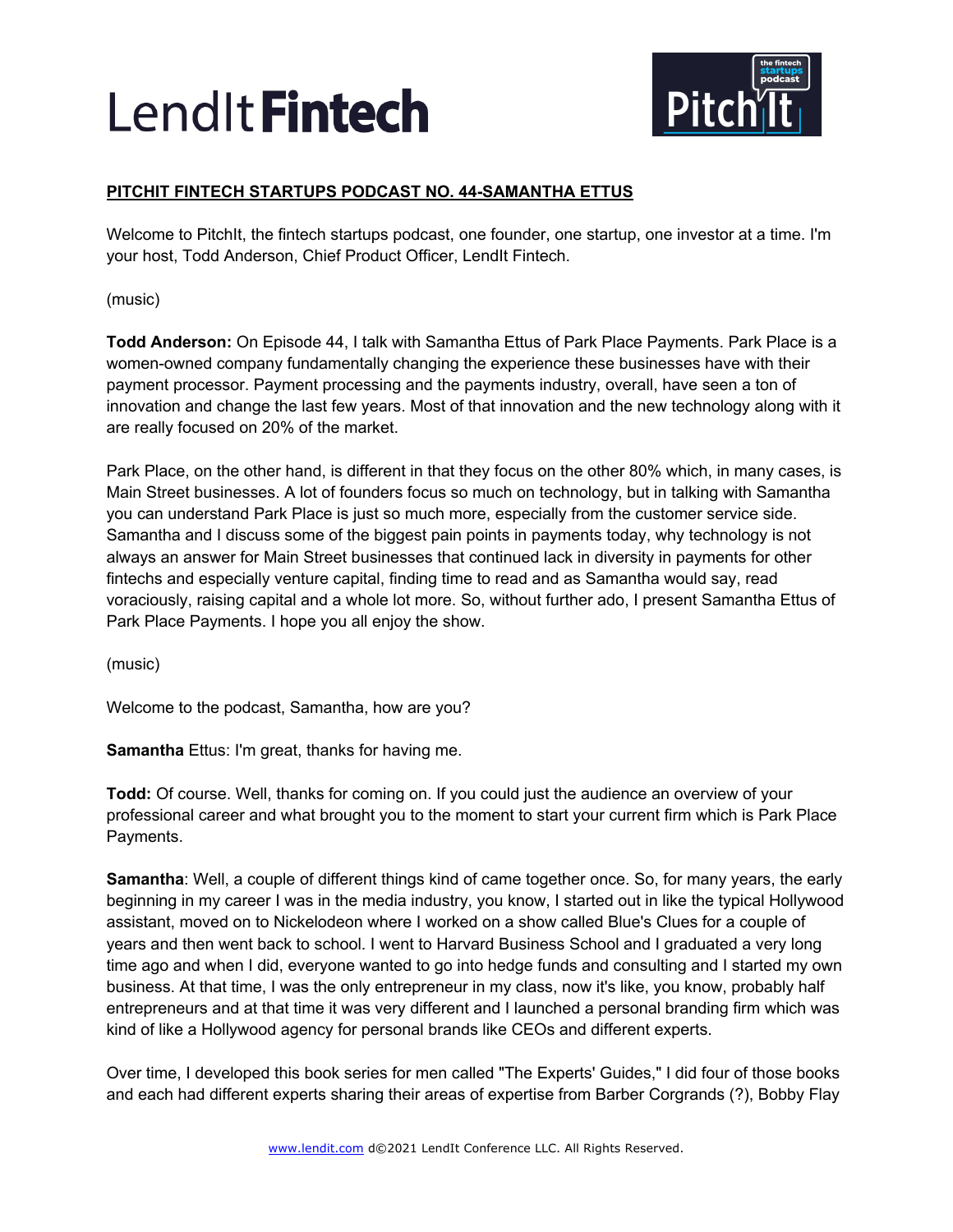

and so on, each writing a chapter. One of the chapters was written by a guy named Gary Vaynerchuk, Gary Vee, who some of your listeners might know, we got together and he decided to make a talk show around me that was going to be his second web property after VaynerX TV and so we did a show together for a couple of years called Obsessed TV where I interviewed different experts.

Over time, I really did miss working with personal brands, especially women and I recognized that I was a mom of three and recognized that a lot of women felt like they couldn't manage their personal and professional lives at the same time and when I looked for the expert on that there wasn't one and so I kind of turned myself into one.

When I was on book tour for my last account of "The Pie Life: A Guilt-Free Recipe for Success and Satisfaction" the one group of people I could help were the women who'd left the workforce, wanted to get back in and found there were opportunities, it was a giant group of people, that was six years ago. I felt like I could only offer them motivation and so many of them were spending their time on selling like makeup and skin care to their friends, kind of multi-level companies and they were losing money, you know, they weren't even making martini night, they were losing money.

At the same time, about 11 years ago, I had a front row seat to the payment processing industry and I've been in this conference that was kind of a boondoggle for the top ISOs in the industry and it was about 20 guys who showed up, all white, listen, I'm married to one, I gave birth to one, (Todd laughs) but, I asked the guys on this trip, you know, where are the women, where are the people of color and they laughed at me and they said, there are none.

Now, Todd, you and I earlier were talking about the fact that I was competitive. Actually, growing up I was a tennis player and so when they laughed at me and said there are now, I was like okay, I'm going to come back and get these guys, I'm going to come back and crush them. So, I thought okay, I'll do that when I'm 60 or 70 because this is not a very sexy industry, I don't need to be doing it right now, but then when I met this huge labor force that was kind of being left on the sidelines I thought, what if I could change this group of women to sell credit card processing to their local businesses so their kids' pediatricians and their hair salon and their head of studio and all of the local businesses in their neighborhoods.

So, with that idea I went in 2018 and I trained people with zero background in financial services on how to sell, I just wanted to see if their can do it, you know, like if they would be interested one, in selling something that was this sort of let's say un-sexy product and on top if it, if they will be good at it. And so I trained people in six different cities and based on their success, we raised our angel round for Park Place in 2019 and then we raised a seed round last year and now, we're raising our Series A. So, we've been growing ever since, we're now in all 50 states, we have 1,100 account executives and we have a lot of really exciting plans.

**Todd:** Wow! You clearly have been a founder, an entrepreneur at heart, what's driven you to that path versus working at a big company. You said you came out of business school, you were the only entrepreneur so kind of what pushed you in that direction versus the hedge fund, the typical I guess,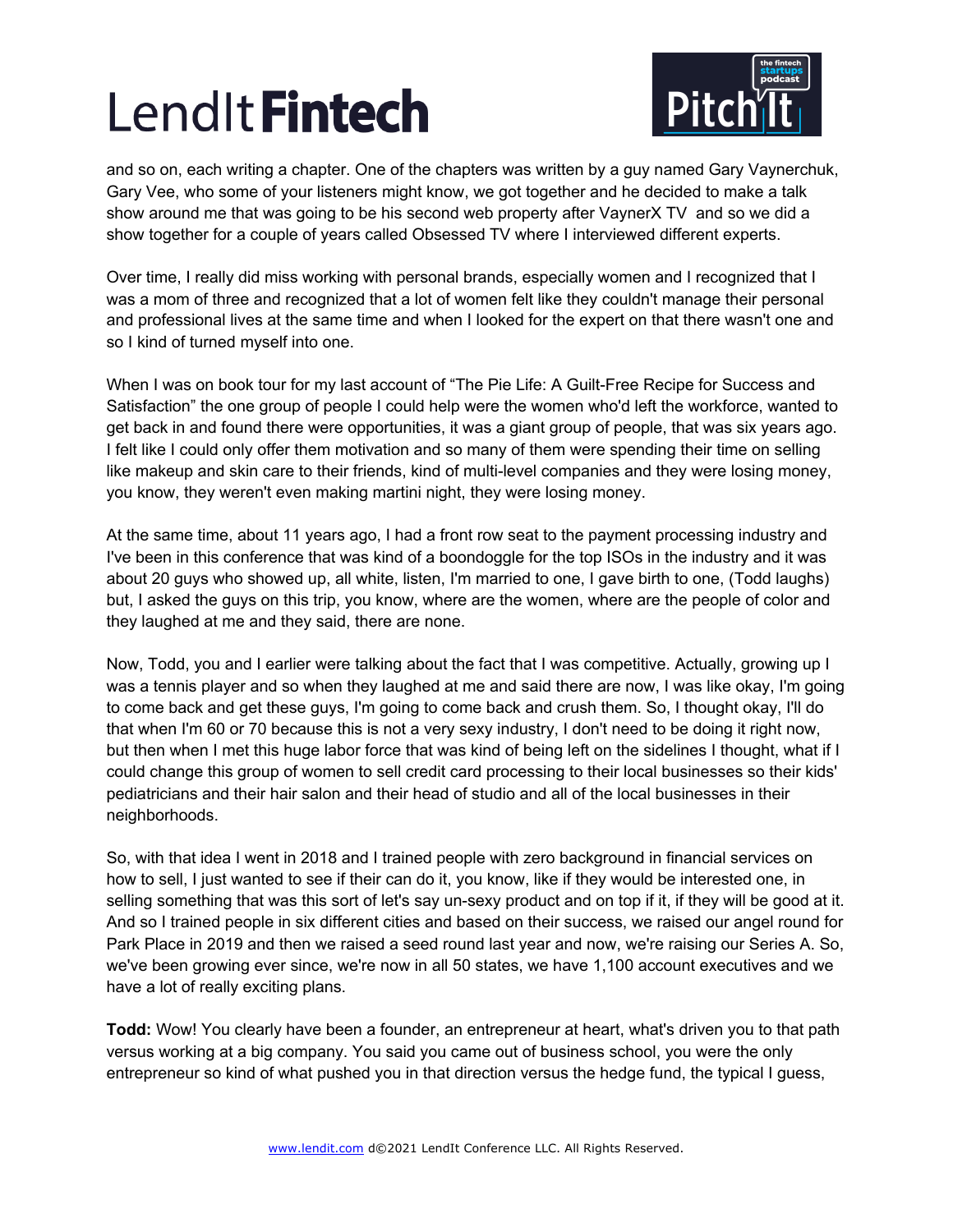

you know, Wall Street type that will work at a big bank or a big fund, what's real entrepreneurship and what drives you today to run and still have your own company?

**Samantha**: I think that there's actually a lot of similarities between being an athlete in an (inaudible) sport and being an entrepreneur. So, you know, I did work for a lot of big companies, I worked for Viacom, I worked for Creative Artist Agency, I worked for Seth Davis Publishing, but I was never afraid of taking risks, I'm still like that today and I also had the unusual optimism necessary to be an entrepreneur. So, I always think that I'm going to win and I always think things will work out and I think that that mindset then helps that outcome happen more often than if I didn't have that mindset. I'm not afraid of a challenge and I'm also inspired by the idea of doing something that could be game changing so in this case, my quest to help women become financially independent and then led to now just helping populations of people of all sorts becoming financially independent who might not have had access to these opportunities.

We train everyone for free so you can't lose money with Park Place and then on top if it, I've always kind of loved Main Street so if you go to the Park Place Payments Instagram, which I've now taken over because we're in between marketing people and I love social media, I decided I was going to take it over and just put really pretty pictures on Main Street because I'm obsessed with Main Street. So, I've always had a passion for helping small business owners and other entrepreneurs. I grew up in a two-parent household where my parents were partners in a really tiny market research firm that they had created and worked on every day, very different than in my business, they were building a cruise ship, I'm building a rocket ship, but it's what really funded our childhood and my schooling.

And so, you know, I was always very aware of the fact that you could start your own company and fund your lifestyle that way and then, of course, you know, in the last 10 to 20 years, I've had a front row seat to venture capital industry which I hadn't before or I wasn't even aware that you could not only start your own company, you could make it into something, you know, huge. So, when I first started the company, frankly, a little over three years ago, I was really creating an ISO and we've now shifted to really seeing this as a much bigger opportunity to create a community of the account executives we've recruited and really make it the stickiest global sales force possible. So, we're in the middle of building this big technology account executive platform, it's a tech-driven platform that's going to really to be a game changer in terms of making a community of our account executives so they really feel like they're part of our virtual workplace

**Todd:** So, if you can give the listeners an overview of exactly what Park Place Payments offers and when doing that you can give us a little insight into how you came to the name Park Place Payments.

**Samantha:** I'll start with the name, Park Place Payments is really based on my son always loved Monopoly......

**Todd:** I had a feeling that had some sort of Monopoly angle to it, but I wasn't sure.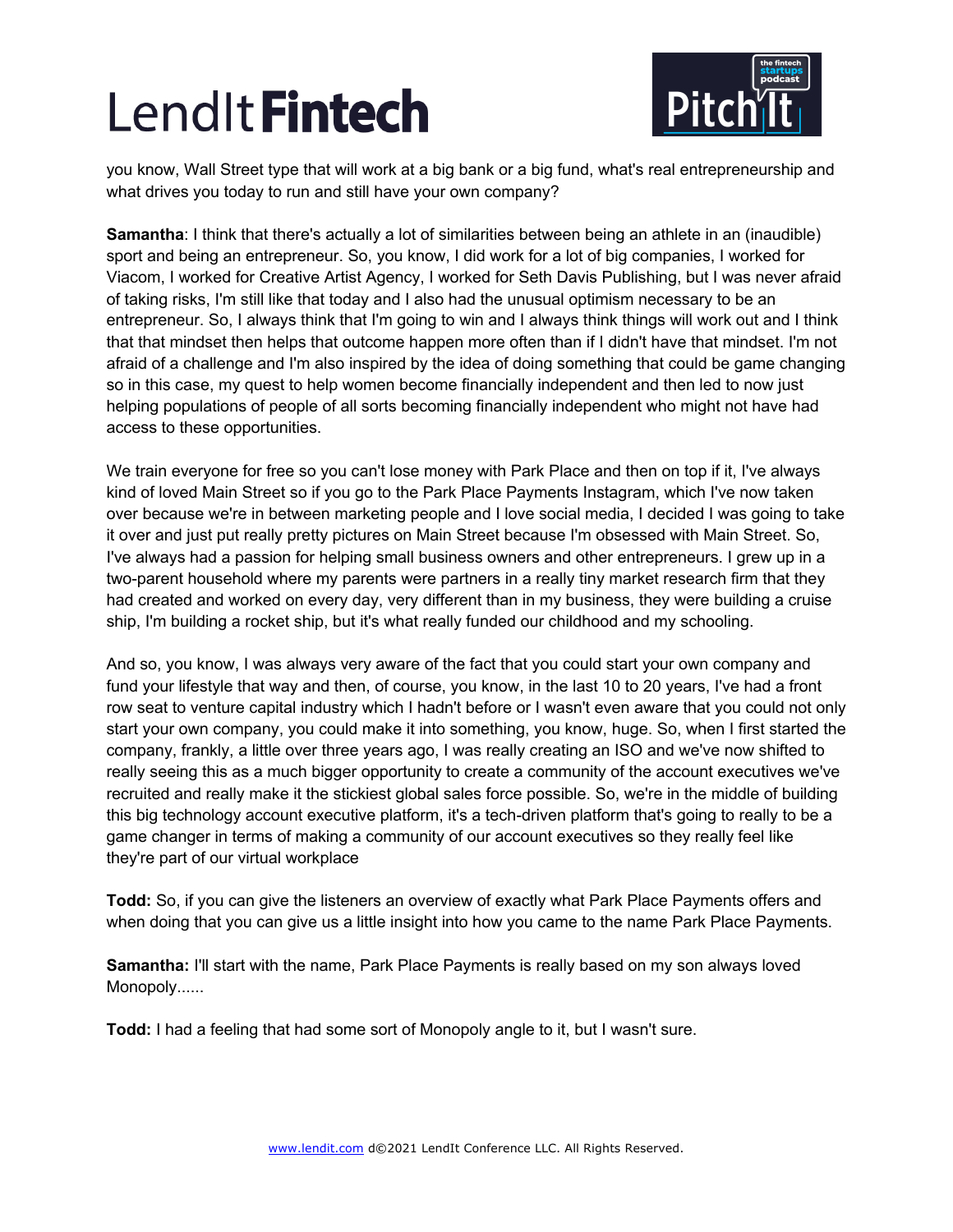

**Samantha:** (laughs) I mean, as you've probably seen over and over, Todd, in this industry, most people hide behind their names, right, they are like American merchant services or merchant services America, there's a lot of generic names and I thought, why isn't anyone branding themselves. I mean, the only companies that like come to mind right away that have branded themselves are Toast, Square, Stripe, Zach's, you know, it seems to be working so Park Place, we want everyone to know our name.

We are a payment processing company, we basically will carry whatever the latest and greatest is, we started with Alenon (?) as our back end, we added Payroc, we also have a couple of other partnerships. And really where we've innovated is one, on the account service site so we do all of our customers' service in-house which makes it so our attrition rates are incredibly low, ours is only 10% which in this industry is pretty much unheard of so the lifetime value of our customers is a lot greater. It's all based on the fact that we have exceptional customer service and then the initial sale is being done by someone who already has an existing relationship with their community local business.

So, there's a trust, you know, this industry is pretty much plagued by distrust because people are wary on rates that have been misrepresented to them, they are then stuck on a 1-800 number call for, you know, hours with someone who doesn't know who they are. We try to give a real A+ experience and then behind that we're building this sort of technology innovations which will also change both our merchant experience and our account executive experience.

The merchant experience right now, the bar, frankly, is so low that it's been easy for us to come in and say, you know, come for the rates and stay for the service, we are going to give you a different kind of experience, but we're in the middle of creating a merchant portal that's also going to just be a much better user experience for the merchants in terms of how they see their earnings, adjusting their rates and having a lot more transparency into the system.

**Todd:** Is there a typical version that someone buys from you, is it customizable? If I was a small business and one of your sales reps gives me a call, is there kind of one-stop-shop for every, kind of how does that work for the small business on Main Street?

**Samantha:** So, what we do is we do something called the Payment Checkup so we offer every business a free Payment Checkup which basically will compare their service, their pricing and their technology to what Park Place offers and within 48 hours of doing that Payment Checkup, which is basically a 10-minute conversation where they answer some basic questions about what they have today and what they're looking for and what their needs are, we then collect a previous merchant statement and we do a full comparison and analysis.

Within 48 hours, we will put together a beautiful PowerPoint for that business that really compares every aspect of what they have today and what it will look like if they use Park Place and then they can see if it makes sense to switch. We have a no-pressure sales policy so we do not pressure people to join us, we want them to be excited to be part of us and we'll be their partner in payments. We kind of think of it as like, you know, you outsource your legal counsel if you're a small business, we like to think of that as how you think of your payment, you'll never again have to have a headache with your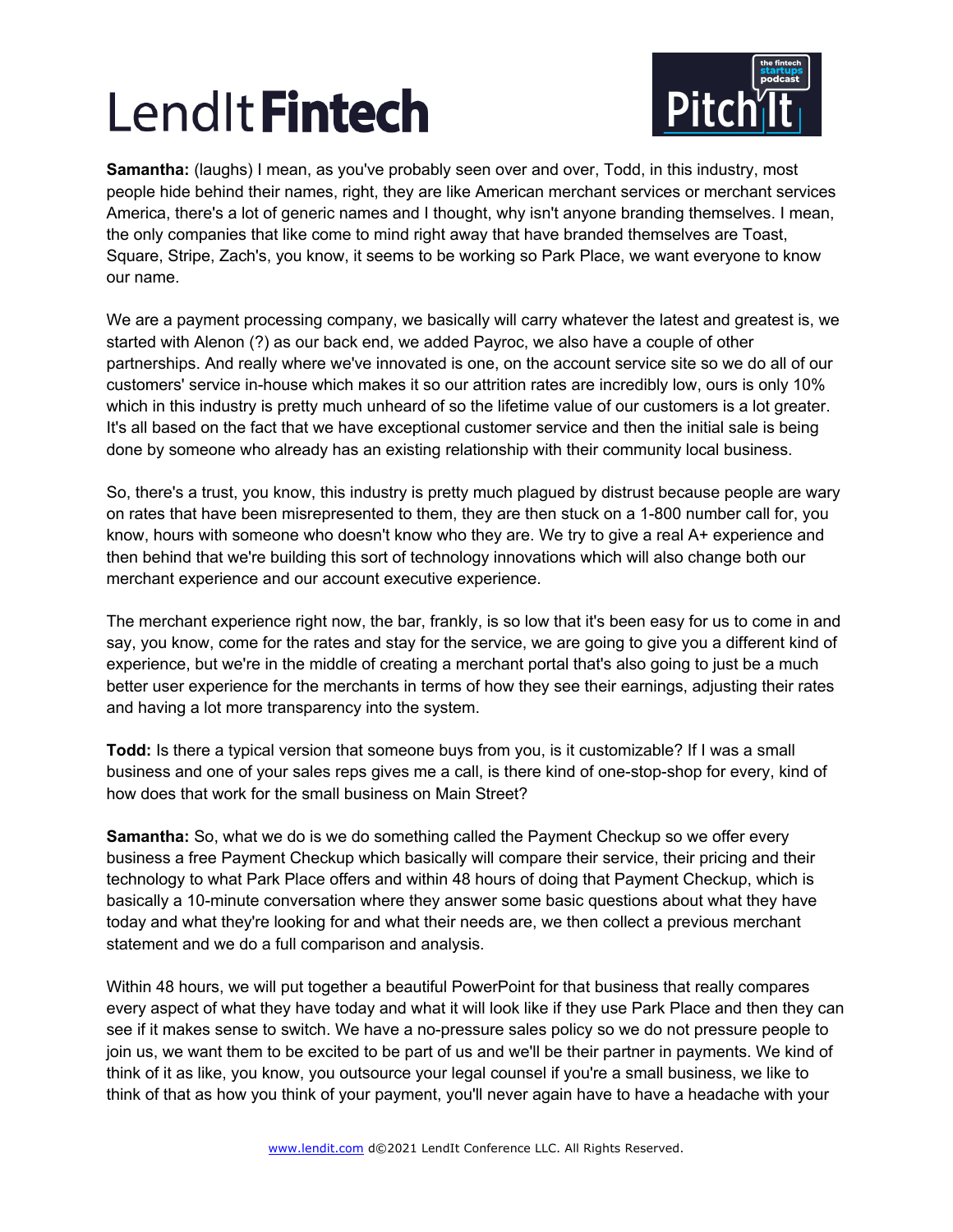

payments because if there's a problem, which, by the way, there's always a problem in payments so charge it back, so things are setting down.

If there's a problem, we'll take care of it for you, you know, if you're a medical office, you're never losing your office manager for half the day dealing with a payments problem, you're never going to be dealing with it yourself. So, at this point, I would say 40% of our portfolio is medical, we specialize in the businesses that are kind of off Main Street. We love that age-backed companies and the chimney sweeps and the funeral homes, but we also, of course, have our share of boutiques and Main Street stories as well.

**Todd:** You make a point in hearing you talk about the business, you've mentioned it many time, the customer service, you make a point on your website to highlight that. As you grow, you mentioned rocket ship, as you grow, is there a concern that this is not scalable in the end, like it just takes too many people for a tech-driven business or is that the differentiator in many ways and it has to be scalable?

**Samantha:** I mean, this is what I am focused on all the time, it's just how we scale this business and I think that at this point now, we have a really winning strategy for doing that. We know that we can recruit account executives at scale and now, our account executive platform will be motivating them and training them at scale. So, we're super excited about that and then beyond that, one of the great things about us not innovating in the hardware, part of this is we're that we're not stuck with an obsolete device, you know, that we have to get rid of in the warehouse. This industry, technology, is constantly changing and every time it does, it presents a new opportunity for us because if someone's going to upgrade, might was well upgrade to Park Place and at this point, we sell about 50 to 60% of the product in the market so we almost always have a solution, we often can integrate with whatever software solution they have.

So, we're usually, I would say 80% of time, we're the lowest prices, but obviously it's a race to the bottom on price so we want to win on service and that's what we try to deliver is this exceptional experience so that no one ever wants to leave and they want to continue to grow with us which has been happening. Now, of course, you know, it dawned on me that once we have this account executive platform fully operating, we're unrolling pieces of it now, but once we have the full system fully operating in let's say 12 to 18 months, we'll also be able to sell other financial services products to our customers so that we can eventually become sort of a one-stop-shop for many solutions, not just payment processing.

**Todd:** You mentioned the Payroc partnership you have formed with Clover, do you envision yourself eventually offering those solutions as well as a one-stop-shop or do you think the hardware angle to it is just not something you're going to get into?

**Samantha**: We'll always be selling payment processing solutions, I mean, listen, it's an enormous market and when you look at the brands we talked about that are the most well known brands, it really only covers 20% of the market, 80% of this market is constantly being this like more and more sophisticated technology solutions and they think they don't want them. Eighty percent of the market is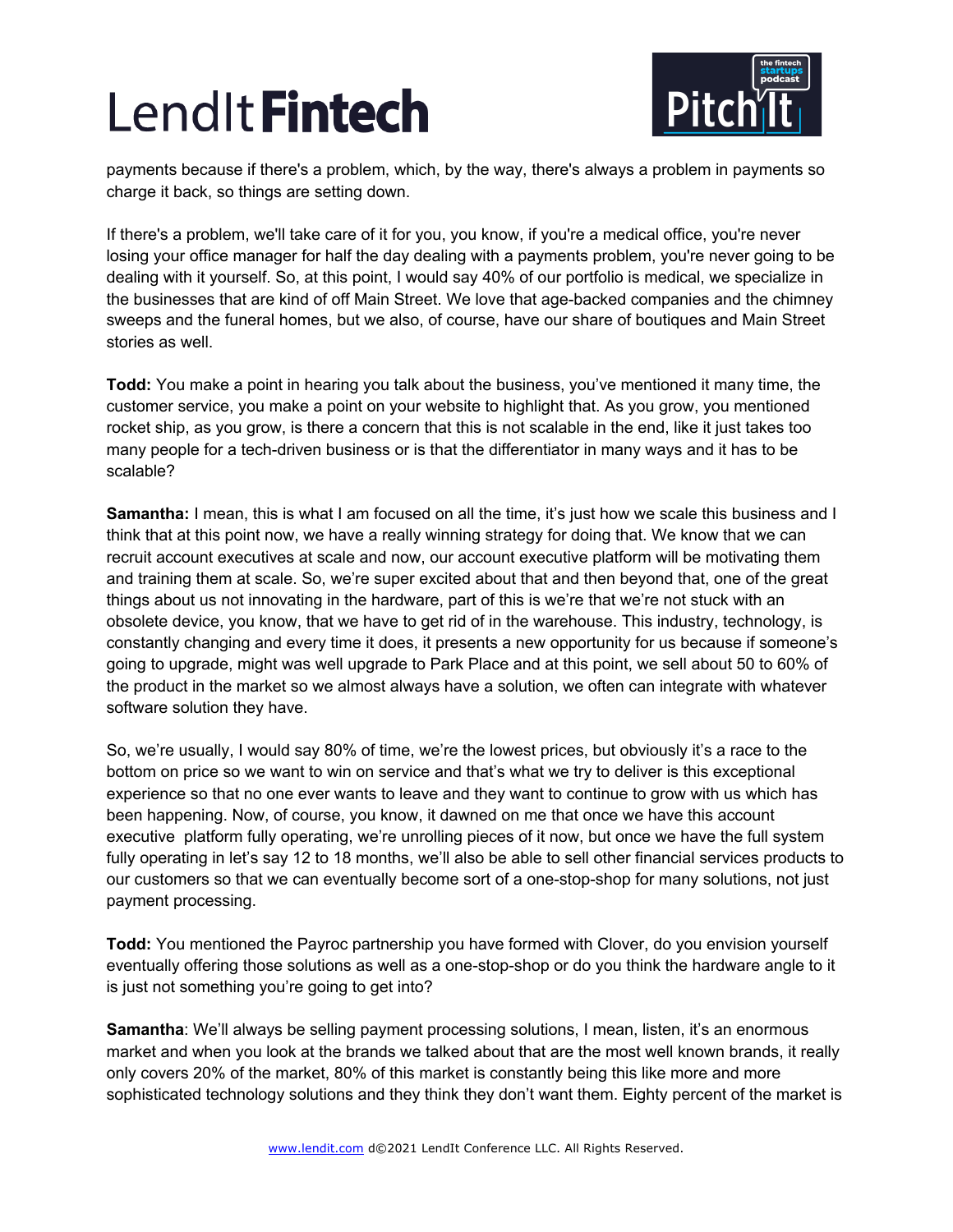

kind of scared of technology and on top of it, even if they're not afraid of technology, they don't need a very complicated system.

## **Todd:** Yeah.

**Samantha:** And so, as the technology gets more and more sophisticated it's actually alienating a lot of these small business customers and so our sweet spot is that 80%, we love to service that 80%. So, sure, we have, you know, if you have the bigger clients, we have a major league sports arena as one of our clients, we have Dr. Pimple Popper is one of our clients and very high profile clients, but really our bread and butter is the small businesses that want a very straightforward solution that looks great, that works really well and that they understand how to operate and know that they can, you know, get serviced in a moment's notice.

**Todd**: It's an interesting dynamic that in some ways technology is moving too fast for some of the Main Street businesses that don't need complication, they need simple, efficient, low cost and someone there if they have an issue versus, you know Web 3, blockchain-based jargon that probably they've never heard of before. It's interesting dynamic to hear it explained that way because you're always many of us in fintech, and I include myself, always are thinking on the cutting edge of technology when in some ways it doesn't always have to be that way.

**Samantha:** You hit the nail on the head, Todd, like it's what I'm up against all the time with VCs. They're pouring more and more money into this very small segment of the market, right, and they're ignoring the 80% of the market that actually makes up the large majority of the market that is being underserviced and over complicated in terms of technology and so that's where we are.

And, listen, like I love seeing that Stacks just became a unicorn, they're focused on the omnichannel market and they're focused on the ICs, you know, when you look at Toast that's focused on hospitality and restaurants and you look at Stripe that's, you know, I always say use Stripe if you have an inhouse developer, use Stripe and if you don't, you probably don't need to use Stripe. So, we really are focused on a part of America that's underfunded in terms of the VC world, but it's 80% of the market. So, we're very excited about where we are and we're not pretending to compete with the Stripes and the Stacks of the world, they already have their niche and we're in a larger part of the market.

**Todd:** I mean, you mentioned a lot of the bigger companies, but it seems like there are new entrants almost every week, if not everyday these days, you know, how do you kind of continue to stay ahead of the curve when it comes to competition because price is a big one for small businesses, it's a race to the bottom, as you mentioned before, how do you deal with competition and not necessarily lose customers when things are kind of always so rapidly changing.

**Samantha:** I would say that, you know, as we grow we've managed to keep our churn at 10% which we're super proud of and, again, that's because of our service and the experience that we're offering our customers, we do proactive check-ins every four to six weeks which, you know, is unheard of in this industry. Now, of course, you know, for us, we get excited whenever there's an innovation because that's another opportunity to go into businesses that we haven't talked to yet and have them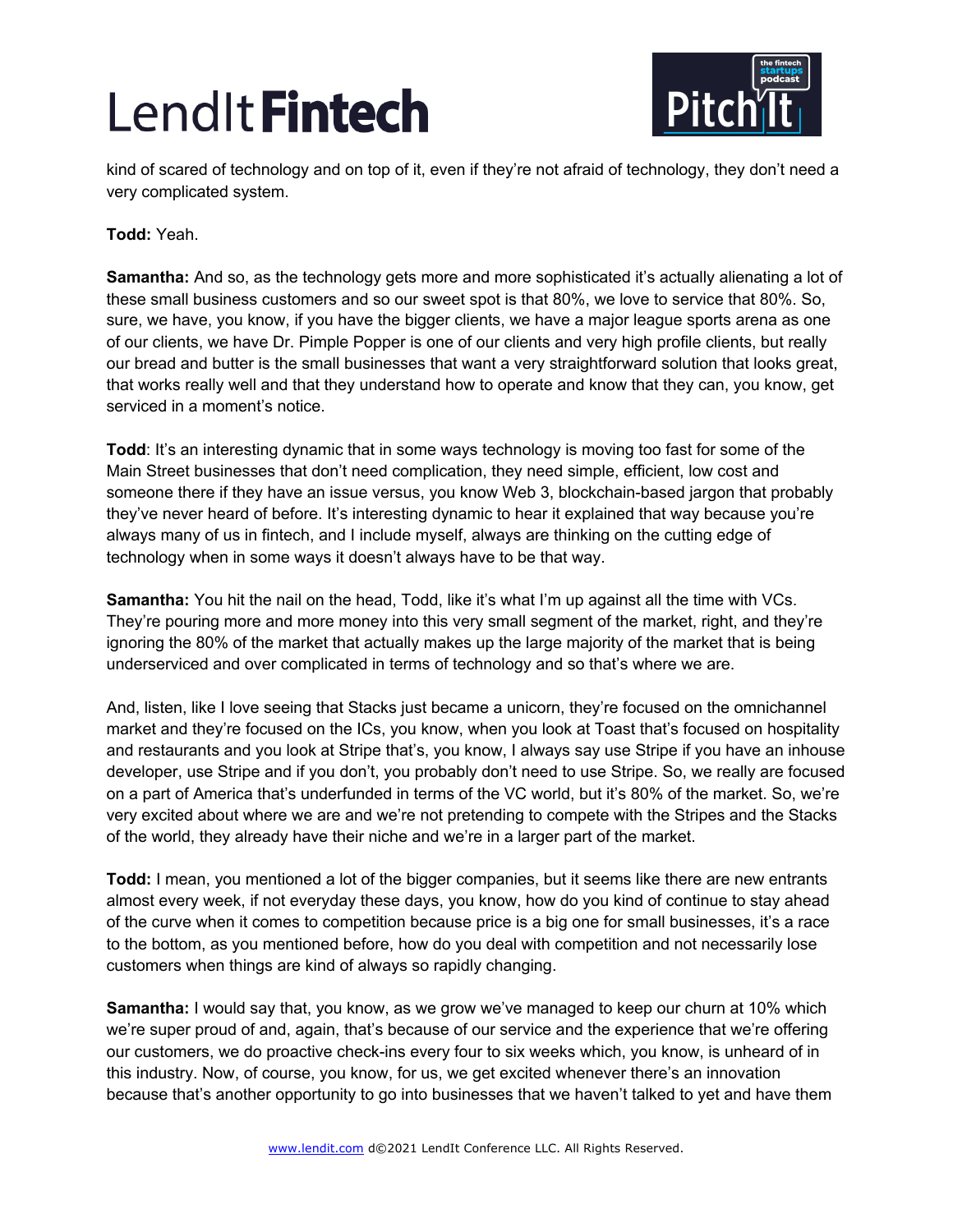

join us at Park Place. I think what's happened is you see so much innovation and the hardware may not and you just see so little innovation and the customer experience so just people are not focused on what small business customers want. What do they want, what do they mean and how do you deliver it to them and that's what we're focused on everyday. So, we have thousands of competitors, but we have a large sales force at this point, we're continuing to grow that sales force and we don't compete for sales people.

So, for example, when I went to an industry conference two years ago so right before COVID, the last one I went to, and actually, I went to one last summer too which was a similar conversation. So, these guys were all complaining about the fact that they're fighting for these top sales people all the time. I'm not interested in those sales people, I only recruit from outside the industry and so the people that come and work for Park Place, they have no interest in joining a traditional ISO. When they work for Park Place, they never have to crunch a number, they never have to do any of the servicing, they never have to do the training, they never have to shift terminal or set up any sort of website, that's all on us.

So, all our account executives are doing is fishing and pitching, they're going after prospects that they already have in their community or in their network where they met them at the Chamber of Commerce meeting and we're providing the presentation for them so they do the payment check up, we provide the presentation, they pitch it, once the customer says yes, they're done and they move on to the next customer. So, our account executives don't want to go anywhere else and we don't want the sales people from the industry because we want to train them in the way we do it which is very different and that's the only way we can provide, you know, a non-used car salesman-like experience to our customers.

**Todd:** So, I want to shift the conversation a little bit. Obviously, on your website you mentioned you're women-owned, we just passed International Women's Day, how important is it to highlight some of these things that you're women-owned, that you're women-run. You know, looking at your website, many women are in the leadership positions versus as you said that like it was 11 years ago or whatever amount of years ago, you had 20 men and there were no women, how important and critical is that when building a company like you are versus some of the other options out there for either Main Street to think of, but does that play into differentiation as well?

**Samantha:** It does and, you know, there's an argument to say like that shouldn't matter. I hope we get to a point where that's not unusual, right, that would be great and I look forward to that day. Right now, it's still sadly, we're in a very male-dominated industry so it is a differentiator for sure. Some customers care about that and a lot of them don't so it's always a Catch 22, do we mention it? We had someone recently, one of our investors said, I don't think you should mention it in your website then some other people say, we love you because you're women-owned so it is tricky. I would say that when we started out our sales force was 100% women, now, it's 80% women, 40% people of color, we have a wide variety of people.

We have people who joined us because they were kicked out of the traditional, you know, workforce because of age-ism, we have others that have joined us because of not being able to get back into the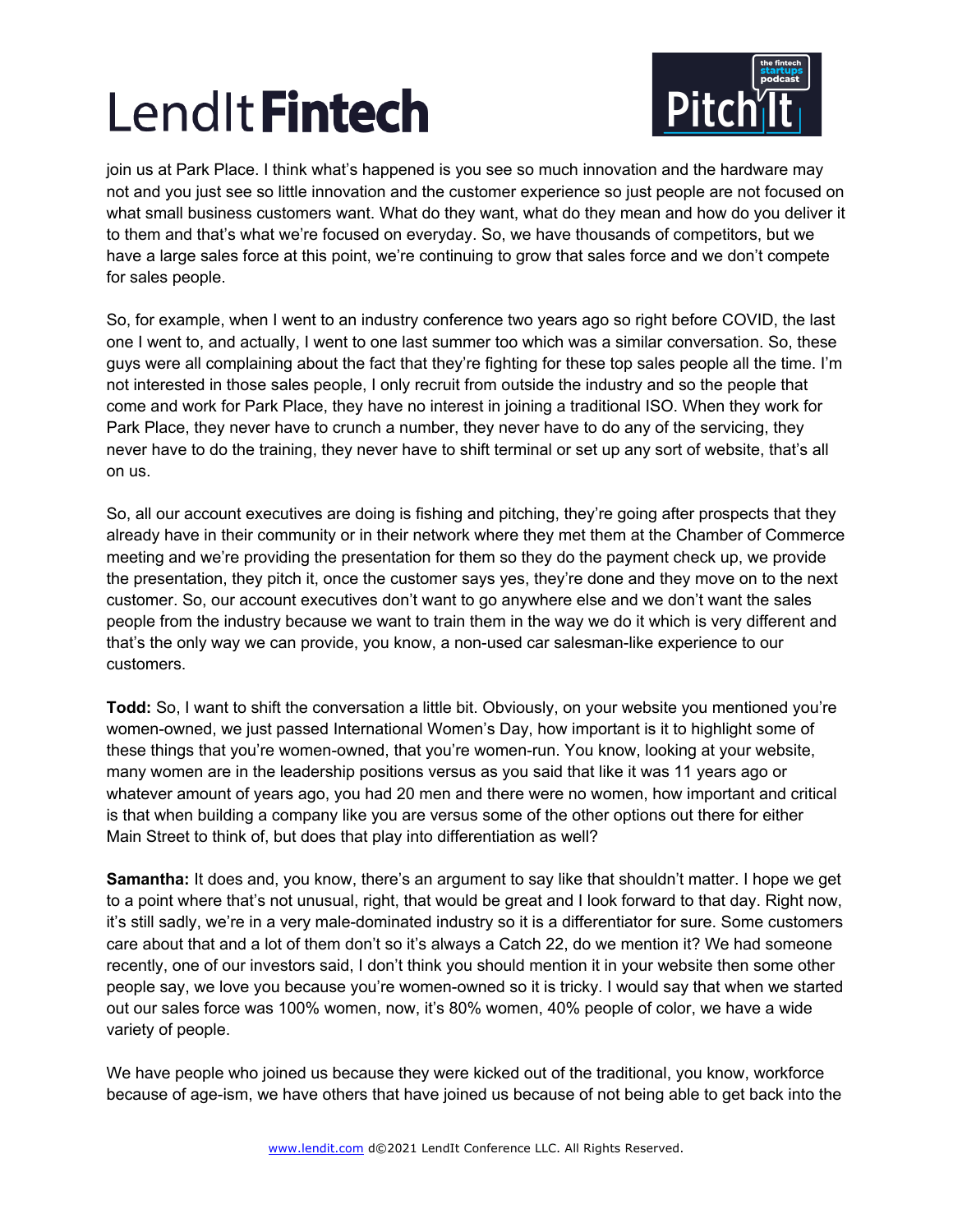

workforce after they left. So, anyone who's been a victim of an "ism" or like bring it on (laughs), come onboard, that's a tricky thing, we try to hire the best people for the position so we have a very diverse team, we have men and women on our team and we also, our investor-base is very diverse so half of the people in our cap table are women and people of color. So, we're very proud of our diversity and, of course, you know, when we deliver an experience our customers are certainly not all women at all, there are at least 50% men.

**Todd**: How much harder is it to fill out your cap table as women and people of color versus finding a workforce? I mean, I find that, you know, the venture industry is probably one of the trickiest or hardest to find, it's getting better, but….so there's so much more to be done in the space.

**Samantha:** Yeah. And when you say it's getting better, I mean, it's getting better at a snail's pace, right.

**Todd:** Oh, yeah, way too slow.

**Samantha:** It's really interesting. So, last year, the numbers went down in terms of the percentage of venture capital-backed companies that were owned by women, it was 2%, so Park Place within that 2%. You know, people would congratulate me for being among the 2%, I think it's shameful, it's absurd, right, I think that there is a bias, whether people realize it or not. So, to answer your question in two ways, one is, yes, it's harder to make our cap table diverse because investors are not diverse, right, so there's fewer diverse investors, most investors are white Ivy League men, okay.

Now, in a way I'm an Ivy League woman so I already have, you know, a leg up compared to a woman of color who's raising money, who is probably even far worse for than it is for me, however, what I faced when I talk to companies I know is very different than what my male peers faced. I think that without realizing it, there is a bias against someone who looks like me raising money and I think it's a little more due diligence and it's a little more of I don't know why, I just don't see it whereas if it is a man raising that money it might be a different experience for them. I'm very aware of that that I probably have to go to a hundred people to get my two yeses and if I was in a different package, I might have to go to 20 soI just try to see it as a sales process, I try.

When I was early on, I was very thin-skinned, I'm now extremely thick-skinned about it and I just get back on the next day and start fresh again. What's really been a learning process for me as we raised our Series A is we've been given a lot of contradictory advice. Some people say, you should only raise from this elite group of venture capital firms, I don't want to see a second tier firm on your cap table. What I've had to be very strong about is saying like, I want the right investors who's going to totally support us. I know I'm creating a billion dollar company and that someone will look like a hero to their team by the time they see the Series B valuation, right, but at that same time, I want those people who are like super fired up about our mission and what we're doing.

I think that that's more important than getting the pedigree, you know, I already have my pedigree in my own resume, I think that getting the right people in the room for this investment is what's much more critical. So, I've tried to be laser-focused on who the people are, getting the right kind of investors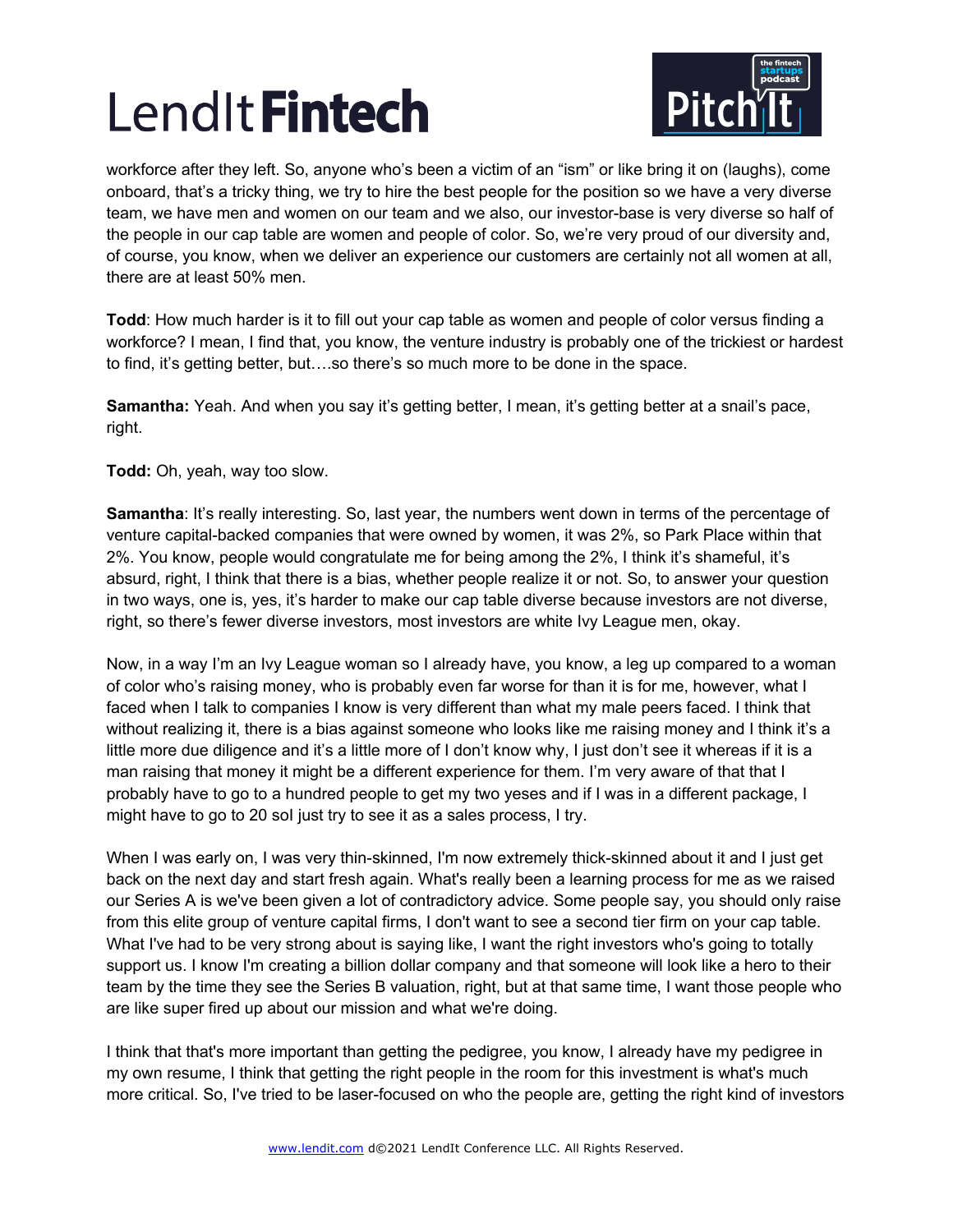

in the room and they're not always the big names and I think that the big names in VC give a ton of lip service to the importance of diversity, but at the end of the day, I don't know how to say this in a very peezy way, but at the end of the day......

**Todd:** You don't have to be peezy. (laughs)

**Samantha**: (laughs) But, at the end of the day, I don't know how I think a lot of them have a token person and has a woman on their team and if you look at the fine print of it, that's the office manager or you'll see that they have one investment in a female-run company and that's probably not the right firm for us. And so, sometimes I will look at a firm's website and then someone wants to make an introduction and I see it's all men, I will say no, that's just not the firm that we want investing in us. So, I'm very careful and I'm very outspoken about the fact that I think the onus, you know, is not just on venture capitalists, but it needs to be on entrepreneurs to insist that they have a diverse group of investors and I don't think the entrepreneurs see that often as their job, but I think it would change everything if entrepreneurs demanded a more diverse cap table.

So, one of the sort of anecdotes I'll share with you is a lot of these VC firms will say, we just don't see enough female-led companies or we don't see enough companies run by people of color and that's why we haven't invested in more. And then, that same VC, how do you get to them, right, if you don't have a personal connection how do you get to them so you go to LinkedIn and you say, oh, I'm going to connect with him on LinkedIn and then you go to connect with him on LinkedIn and he says, you need to know their email address to connect with them on LinkedIn. Well, as soon as you're making your LinkedIn private, you have made it so that nobody who you didn't already know, who's not already in your club can get to you,

**Todd:** Yeah.

**Samantha:** And that is, you know, certainly not walking the walk.

**Todd:** I mean, I see it as, you know, incumbent upon the entire industry, it's incumbent upon us as we see ourselves as an events and media company, incumbent upon entrepreneurs, investors, bankers. You know, the interesting part that you hit on there, I think a lot of entrepreneurs struggle with this which is who to put on their cap table versus who they should put on their cap table for the company they're building. I think many people think alright, I'm going to put on XBC and that's going to lead to 20 other investors filing in the door and I've heard this from someone at Softbank at an event that we had and, you know, the advice he gave was, this is your company and it's not my company, if you don't want me on your cap table then don't put me on your cap table.

I think entrepreneurs think the opposite, they think alright, I need the VC on the cap table regardless of what I have to give up, whether it's equity or whatever other specialties they would have to put in, whatever contract they're signing and in reality, it's the opposite way around like you were saying, I'll look at the website, I'll do some research on my own and if that doesn't fit our mission and our cap table then I won't do it.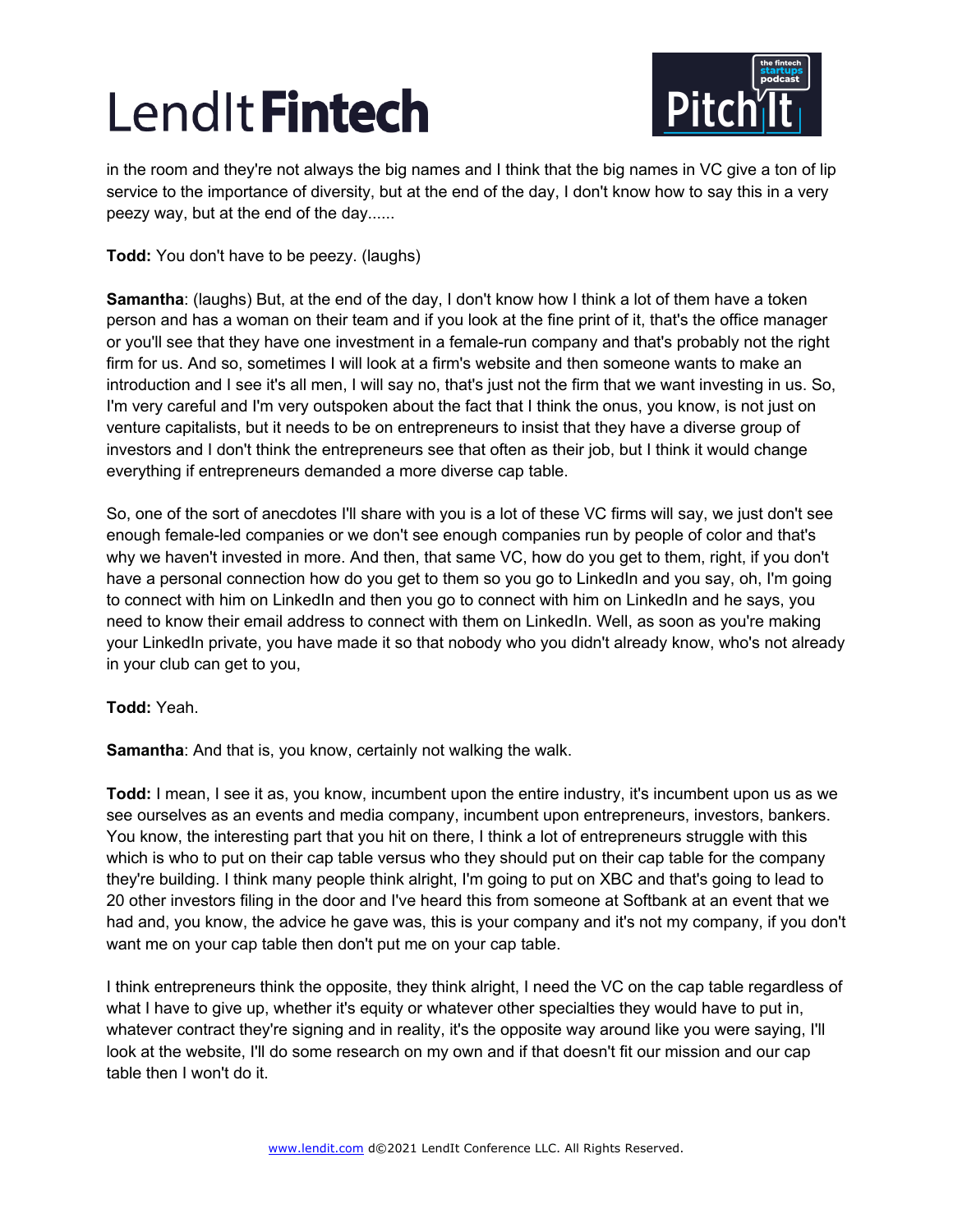

**Samantha:** Absolutely. That mentality needs to be broadcast more so thank you for even sharing that on your show because most people don't talk about it.

**Todd:** Thus far in building your company, the biggest lessons that you've learned about your company, either your staff, your clients. What's one of the biggest lessons that you've learned since launching?

**Samantha**: Oh gosh, where do we start, there are so many (both laugh). I think that one of the mistakes I made early on was maybe starting out with a little too traditional a model and you can build a great ISO business that way, but I really wanted to build a rocket ship and that's not how they do it. And so, the company, years ago, was super defensive about the fact that we didn't differentiate ourselves technologically and that didn't matter and it took me a while to realize okay, we actually are a fintech company, but we're innovating on the people side. So, we're innovating on the account executive experience and the merchant experience and that translates to the future for us financially. So, we really have learned that over time by just listening to our customers, listening to our account executives who are also, in many ways, our customers, they're all ultimately nice and they're all super important to us so I've learned tremendously from that.

On the hiring side, you should constantly innovate in terms of who you're hiring, right, so the people you hire in the beginning might not be the same people who are excited about building something that's going to be totally changing and transforming, one of them are. So, we've had to make difficult decisions along the way about people and figuring out who's the right team to get us to this next stage. I've had to also let go as a leader and say okay, I can't be everywhere at once so I brought in my brother, I've been trying to recruit my brother for a year and I finally got him about eight months ago, to really sort of be the internal head of the company and he runs day-to-day operations in the company which is his sweet spot.

Frankly, like I can't be the one who's fundraising, doing press, you know, having meetings all day and then also knowing what's going with all of our merchant accounts everyday, that's just not possible, right, or our account executives. So, I've had to realize, you know, there's Tara Blakely once had a great quote when I interviewed her and she said, if someone can do something 80% as well as you can then delegate.

## **Todd:** Yeah.

**Samantha:** And I've had to do that as a leader and realized that even if someone's not going to do it exactly as you will do it, that's okay

**Todd:** You know, how has the last couple of years when building your company and finding talent, has that shifted the way that you think about talent. Obviously, we all went through COVID and there has been, you know, a great upheaval in a lot of our lives, but as someone that's building a company, hiring talent, has it changed the way you think about it in types of people that you get or is the organization that you've been building hasn't changed that much of how you put the team together?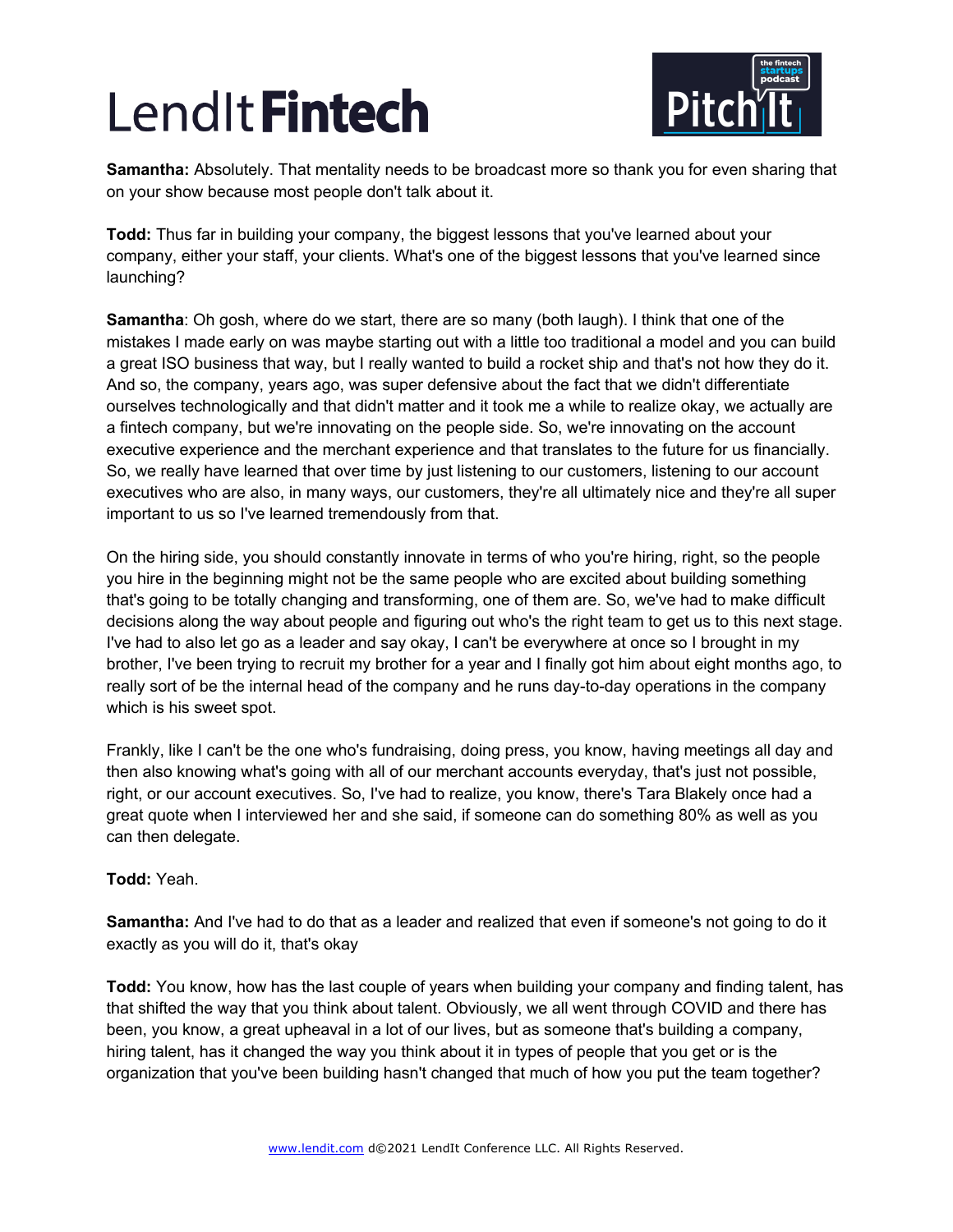

**Samantha:** Oh, my gosh, the answer is hell, yes! (Todd laughs) It's changed so much and I was someone who was an expert in the work/life balance space to begin with so then having the perspective of that and seeing how things have changed and also having the CEO/Founder's perspective is just wild. There's been a seismic shift over the last two years and I don't think it'll ever be the same, it's really so interesting. You know, they talk about like in real estate there's like a buyers' market or a sellers' market, like this is an employees' market period, right, and employees are pickier than ever before.

They now, by the way, can live wherever they want so we went from sort of insisting everyone be local to now saying, we can hire you from anywhere, you know, you can live in your condo in Miami or you could be in Peoria, wherever you want to be as long as you're getting the work done. I think that for all CEOs and my friends feel this way too, you go from being used to seeing someone in the office everyday so you know that they're getting their work done, let's say, right, so it totally transforms how you have to be as a leader. You have to really trust the people that work for you, it's no longer about face-time and it's all about results, right, it's getting the work done.

**Todd:** You have to be a lot more intentional, right, about your decisioning, your delegating, your processes. In mean, in the office there's a naturalness to some of it and when you're remote, things need to be a bit more structured.

**Samantha:** Absolutely. You know, I tried to make it to our morning meeting, I had an investor in town this morning so I didn't make it. One of the reasons I love our daily morning meeting, it's just a half hour, but I like to see people's faces on Zoom and I just get a sense of how they're doing, like are they happy or are they unhappy, it's very hard to do that when you're remote. And so, I really rely on those Zoom meetings just to get a sense of the temperature of how are people doing, how's morale. Those things are hugely important and they're not easy to see over slack or email, you know, you can sometime need to see someone's face to really get a sense of how they're doing, but it's certainly hard to build a culture over Zoom certainly.

So, we make a big deal about birthdays, you know, we try to still make it fun, but, of course, it's difficult and I think we've come to rely on that morning meeting. You've to realize that even though people want to be remote, they also want to feel connected to their colleagues and they want to feel like they're part of it, the work community and so establishing that has been important. We've an office and our office has always been in Women Hills and we moved to a new office space in September and no one wanted to go back five days a week so we made it three days a week and the third day was optional, you know and you have to make all of these accommodations because that's what your employees want and you want to create an environment where they're happy in.

Now, at the same time, once COVID gone bad again in the December, we decided to temporarily close our office and we still haven't gone back and now mask mandates in Los Angeles are totally lifted indoors starting next week so it begs the question, will we ever really go back or should we go back right away. It's hard to figure that step out and I think that the world will never ever be the same way again, that works for all, I mean, the expectations of people being in an office at least 40 hours a week are gone and they will never return.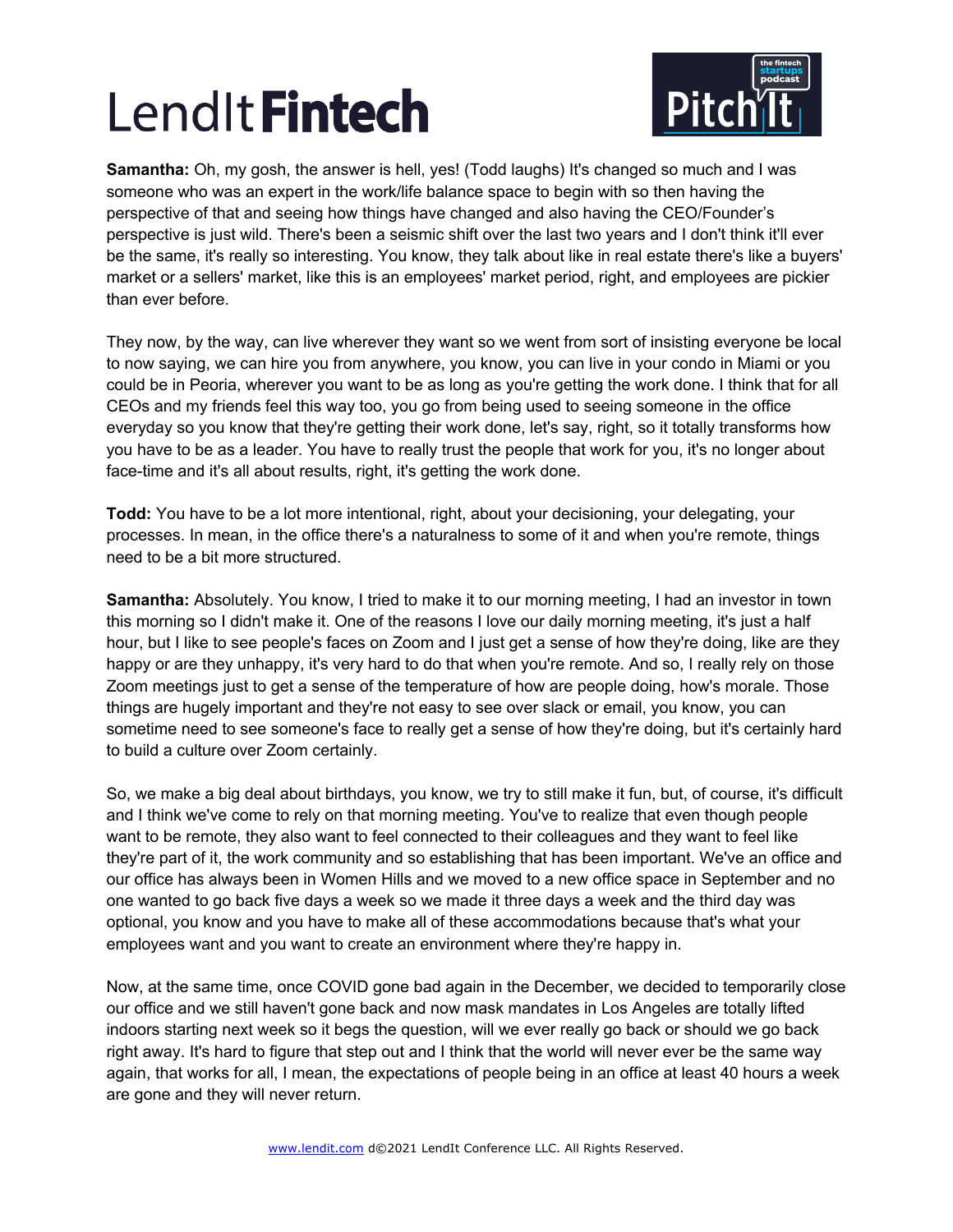

**Todd**: Yeah. I think we're all still figuring out exactly where the balance ends up in the next few years as long as there's no other crazy catastrophe that throws us all in for a loop again, but it's kind of steady out. Yeah, I think we'll try to come to some sort of hybrid/balance of home and office, but I don't think any of us knows where it's actually going.

**Samantha:** Well, the other thing is I think it's created an enormous opportunity in two ways. One, is it an opportunity for people that didn't have the flexibility with our personal life to be at the office all the day long to now sort of soar in a career they might not have been able to before, right, or they can't relocate because of their spouses' job, they have more opportunities now. You're not just applying in your hometown, you can apply anywhere so it's brought an opportunities for employees, for sure, it's brought an opportunity for employers because now we have access to talent across the country, not just local talent and I think that's super exciting.

The other thing, you know, the events space I think is going to be hotter than ever before. I see that people just are craving and pursuing contact, you know, I do a lot of public speaking and they've just started ramping up again my events and just did a...energy in the room, people are just so excited to be together and so I think that those will actually escalate in importance.

**Todd:** I mean, our big event is in May in New York and we've had more sponsorship this year that we ever had before.

## **Samantha:** That's incredible

**Todd:** Yeah, it really is. You know, we have just a few minutes left here, one last question before we end with a little bit of fun which is what piece of advice would you offer to a fellow founder that might be listening to the podcast, just starting, just launched a company that you think could help them.

**Samantha:** You now have access because of social media, you can access anyone and I really mean that. It used to be, 20 years ago, you wanted to get to someone you admire, you have to go through their secretary and their secretary's secretary and there were all these layers, right. Today, you can pretty much get to anyone through Twitter, through Instagram, through figuring out their email address.

So, I'm a huge, huge cold contactor, throughout my career I've been a huge fan of cold contacting, whether you're seeking financing, whether you're seeking a business partnership, whether you're seeking someone that you've always admired in the industry and you just want to connect with so everyday I'm cold contacting with people and I encourage all CEOs to do that. I am always running my network, I think that networking is something that is under-talked about in the founder community, but it's everything. You know, I'm always expanding my network, I learned so much from experts in different areas and I read voraciously and I think that being curious is a huge part of being a successful founder.

**Todd:** I can't say it any better myself there. So, I'll end with a little bit of fun, do you have a favorite book and the last book that you read.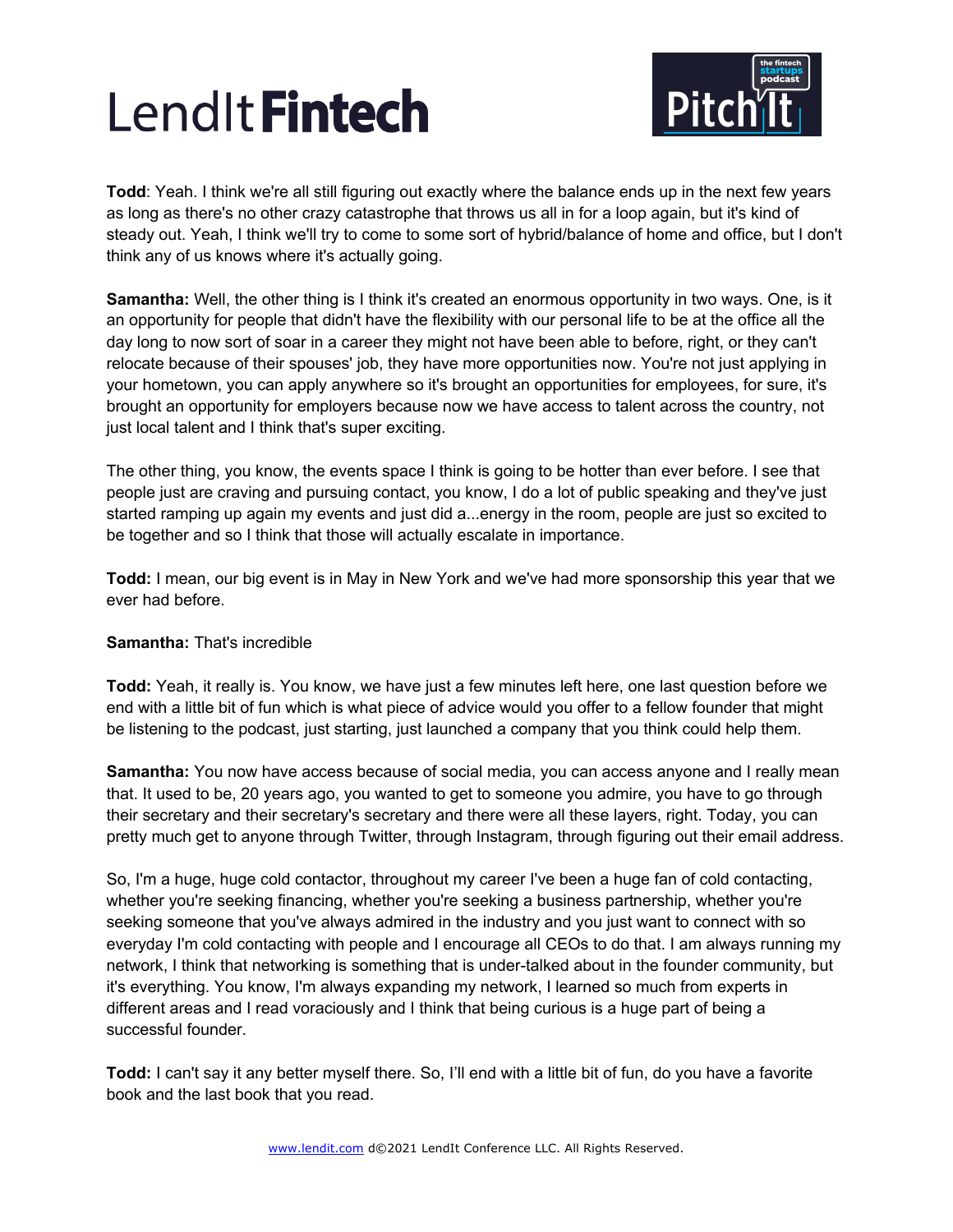

**Samantha:** Oh, wow! Well, I am always reading so I read a book a week, I'm a voracious reader.

**Todd:** A book a week!

**Samantha:** People are like you have three kids and you have a company and you read a book a week, but here's my trick, okay.

**Todd:** I have one kid and I can't read a book a week.

**Samantha:** (laughs) Oh, here's my trick, okay. My Kindle, what I do, every night I read before bed okay, and then I don't know if this is an entrepreneur thing or a middle aged woman thing or whatever it is, but in the middle of the night I inevitably wake up in that history of concerns, right, about your company, your kids or whatever it is. I don't let myself worry, I immediately start reading and then I fall back to sleep, it's my sort of nightly check, but you'd be surprised at how much reading you can get done.

The other thing is if I'm stuck at work like in, and I don't mean stuck physically, like if I'm just mentally stuck on something and I'm just feeling unproductive, I will take 15 minutes and just read. So, I just fit it in and I make it a priority, I think that reading fiction, I think so many founders read non-fiction and I read a ton of non-fiction, right.

So, recently, I can't remember what that book was called, but I highly recommend it, the one about Mark Zuckerberg and Charles Steenbergen being on the top for the last few years. I also love "The Empire of Pain" I read recently which is about the opiate crisis which is amazing, but then I read a ton of fiction and I'm a really big believer that fiction changes your brain in a really positive way and so everyone should always be reading a fiction book.

Last week in my podcast, I interviewed Marlee Matlin so I read her book, she's an Oscar-nominated actress who's deaf so I read her book. Right now, I'm reading Sally Rooney's "Beautiful World, Where Are You" and I just love the way she talks about characters, I've loved all of her books. I have a long, long list of favorites if you ever want me to share them with your people, I'll give you my last 20 books that I've read because I'm obsessed.

**Todd:** A favorite sport or sports teams that you root for?

**Samantha:** Well, I was a Division 1 tennis player so I'm certainly a big, big tennis fan and I also pretty much love going to any sporting event like as long as it's not like, you know, boxing (Todd laughs) or street fighting like Ultimate Fighting, not my thing, but any other sporting event like I love going to hockey games, I love going to basketball games like I just love any sporting event, it's to me a huge thing. One of our investors is the owner of D.C. United, the soccer team, so certainly we're big fans of D.C. United at Park Place.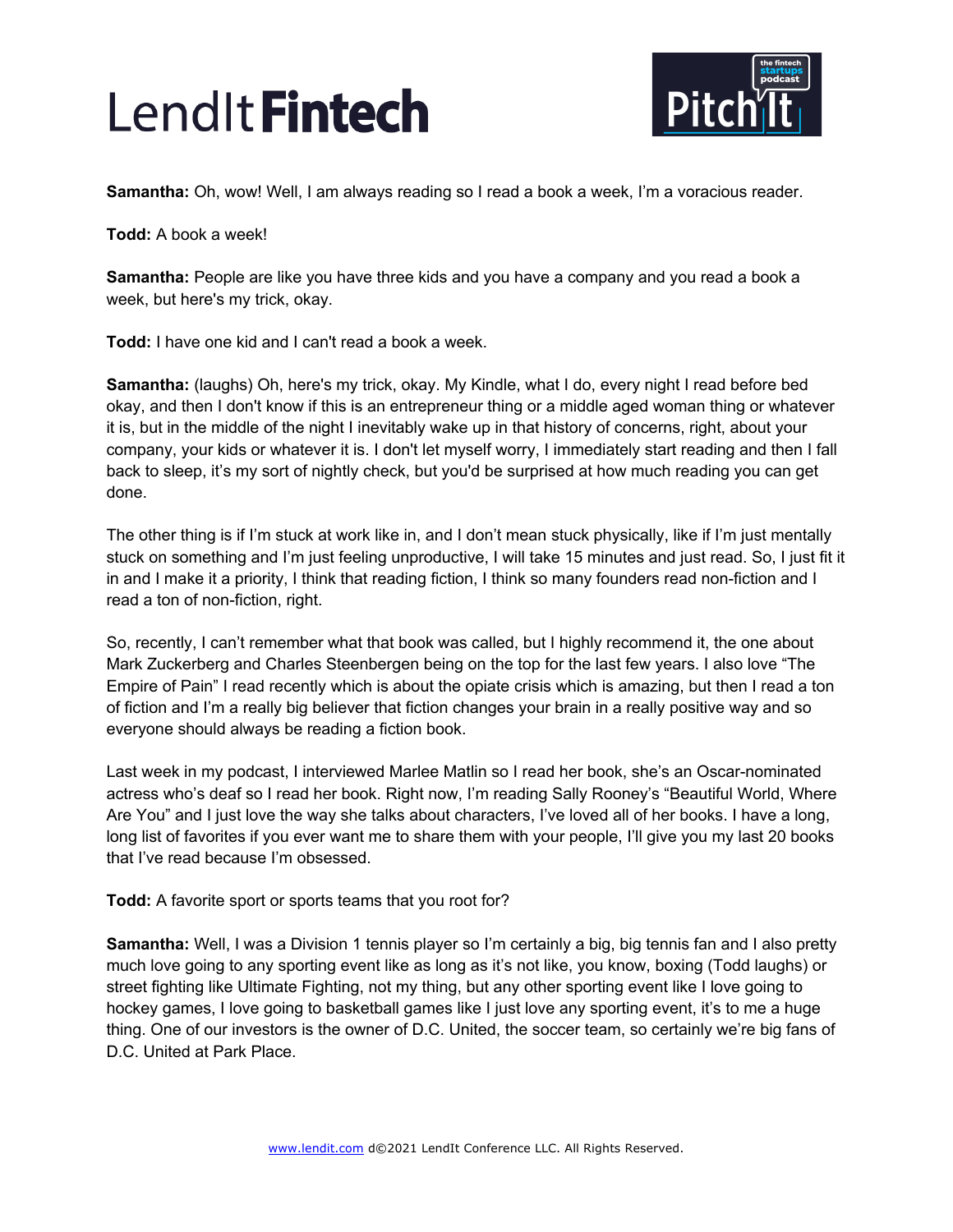

**Todd:** The one thing I found through I think this is interview 44 is about 99% of founders don't watch or follow typical sports, almost everyone to a T. You said tennis, other people said Formula One, but there's no like typical baseball/football, they all like something that's a little bit off the path which to me says a lot about founders and how they think and what they're interested in is not typical.

**Samantha:** That's so interesting.

**Todd:** And I think to be an entrepreneur, I think you have to be atypical to take that risk and to put yourself out there. So, I think it's an interesting section and it's been white men, women of color, anyone I talked to on the podcast, it's all been different things which I find to be arguably the most fascinating thing of the show.

**Samantha:** I love that.

**Todd:** And then last question is biggest inspiration in life?

**Samantha:** My late mother inspired me to always be financially independent and I think that's inspired a lot of my work in trying to, you know, democratize wealth and health, women understanding the importance of earning money and how that makes you feel and the agency that gives you a view of your own life.

I'm also continuously inspired by so many different women leaders, too many to count, whether it's Daisy Abrams or Mindy Grossman who until recently was the CEO of Weight Watchers. There's a lot of women leaders that inspire me and I'm very lucky because I have a podcast/interview with a different women leader every week and that has enabled me to sort of meet some of my heroes. So, we recently interviewed Abby Wambach about sports, we interviewed Gloria Steinem, Zelda O'Brien, women that I've always admired we've been able to interview so that's been a lot of fun.

**Todd:** Well, Samantha, I greatly appreciate you taking a few minutes out of your day to talk to me, how can people find Park Place and find you?

**Samantha**: They can visit us parkplacepayments.com and they can always find me on Twitter or Instagram @samanthaettus e t t u s.

**Todd:** Alright. Well, Samantha, thank you very much, continued success on your journey with Park Place and hopefully, we'll get you back sometime in the future. Thanks so much.

**Samantha**: Thank you, Todd.

(music)

Thank you for listening to the latest episode of PitchIt, the fintech startups podcast. I encourage you to take a few minutes to write a review or rate the episode. Ratings and reviews both help us to improve